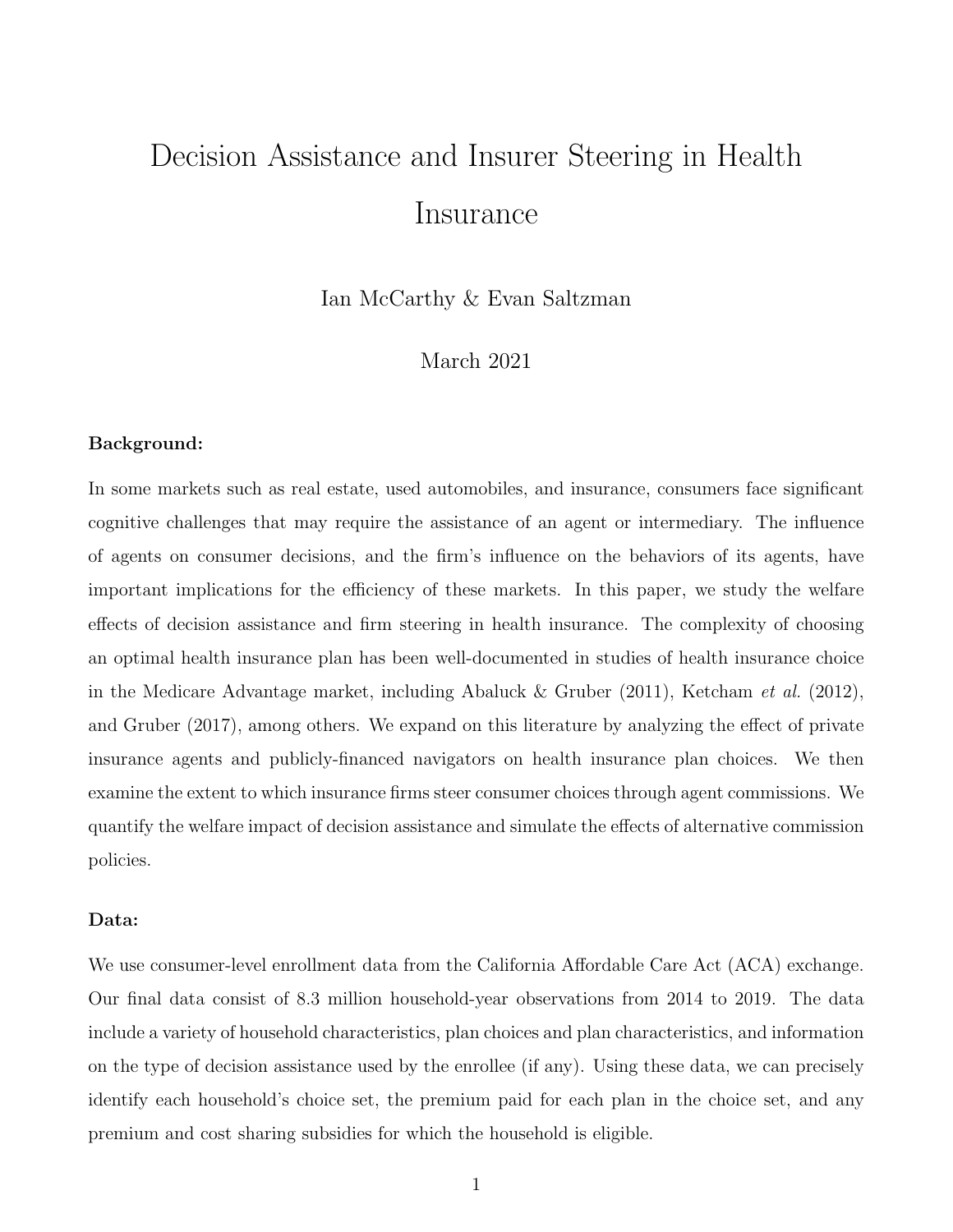#### Effects of decision assistance:

Our initial analysis of the effects of decision assistance exploits the presence of "dominated plans" in the ACA exchanges. Specifically, consumers with incomes below 250% of the federal povery level (FPL) can receive cost sharing subsidies if they purchase a silver tier plan. The subsidies have the effect of increasing the actuarial value of the silver plan. For consumers with incomes below 150% of FPL, the actuarial value of the silver plan exceeds that of more expensive plans from the gold and platinum tiers, and hence gold and platinum plans are dominated for this income group. As a summary statistic, we estimate the relationship between decision assistance and dominated choices with a linear probability model, allowing for year, insurer, and region fixed effects. These results show that new enrollees using some form of decision assistance (agents or navigators) are approximately 0.9 percentage points less likely to make a dominated choice. On a base of 3.2%, this reflects a 28% decrease in the probability of making a dominated choice.

We then establish a causal relationship between decision assistance and insurance choice by embedding a nested logit discrete choice model into a standard potential outcomes framework. This analysis proceeds in three steps: 1) we estimate utility parameters on the subset of individuals without decision assistance; 2) we incorporate these parameters into the closed-form nested logit choice probabilities to estimate choices for the subset of "treated" individuals (i.e., those with some form of decision assistance); and 3) we take the difference between observed and predicted values to form our estimate of the average treatment effect on the treated. Standard errors are bootstrapped and clustered at the year/region level.

Consistent with our dominated choice analysis, we find that decision assistance has a statistically significant and economically meaningful effect on plan choice. We estimate that individuals are 50% more likely to select a silver plan when using some form of decision assistance. The majority of this increase comes from a reduction in the selection of bronze plans, such that those using some decision assistance appear to be substituting out of bronze plans and into silver plans. We also find that individuals with decision assistance are about  $12\%$  more likely to select a Kaiser plan and about 8% more likely to select a Blue Cross Blue Shield plan. This is offset by over a 20% decrease in the probability that an individual is uninsured, and about a 5% reduction in the probability of selecting one of the many smaller health insurers in the exchanges.

Collectively, these results suggest that decision assistance can help consumers avoid making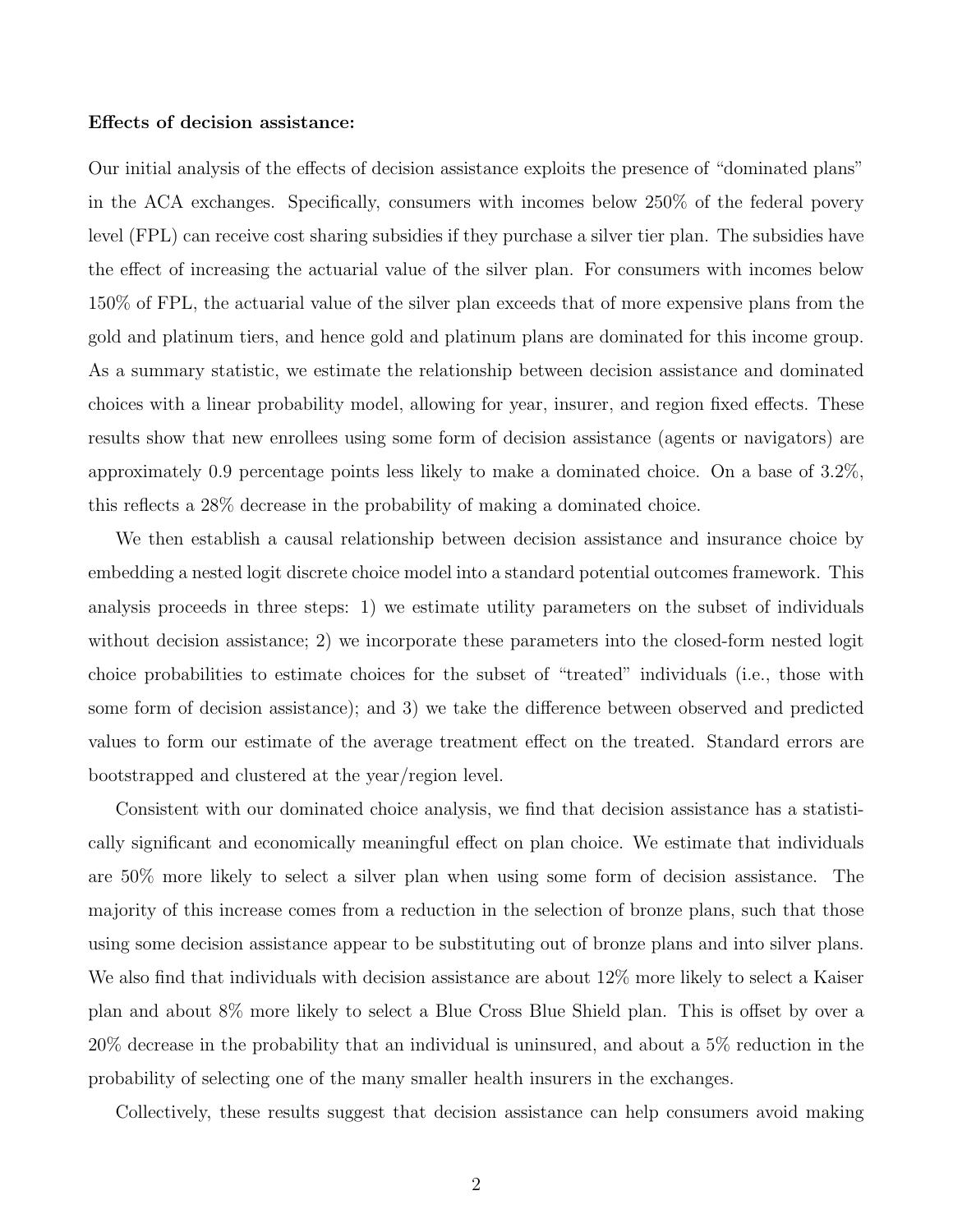poor health insurance decisions. People with some assistance are much more likely to select a silver tier plan, and they are much less likely to remain uninsured. This is consistent with other documented patterns among enrollees on the exchanges, in which a large share of individuals either choose a dominated plan or remain uninsured despite having affordable plans available to them.

#### Insurer steering:

To examine the welfare effects of decision assistance and the presence of steering, we estimate a structural model of the California ACA exchange. Our model endogenizes consumer plan choices, premiums, and commissions, which allows us to simulate the welfare implications of decision assistance and firm steering. We study several counterfactuals designed to approximate a variety of policy proposals, including uniform commissions across firms, the banning of private insurance agents in favor of publicly-funded assistance, and the removal of all forms of decision assistance (e.g., defunding decision assistance entirely).

Preliminary results suggest that firms have considerable ability to steer consumers' decisions using agent commissions. For small firms, a \$1 increase in the plan commission has the same effect as a \$2 decrease in the plan premium on the probability of the plan being chosen. The effect is more pronounced for larger insurers, where a \$1 increase in the plan commission is equivalent to a \$3.50 decrease in the plan premium.

#### Discussion:

Our results provide strong evidence that decision assistance has a significant and economically meaningful effect on health insurance plan choice. Decision assistance in general tends to improve plan choices, increasing the probability that enrollees select a silver plan and decreasing the probability of making a dominated choice. Gains to social welfare are potentially offset by insurer steering, which introduces the potential for alternative agent compensation schemes to improve welfare in this market.